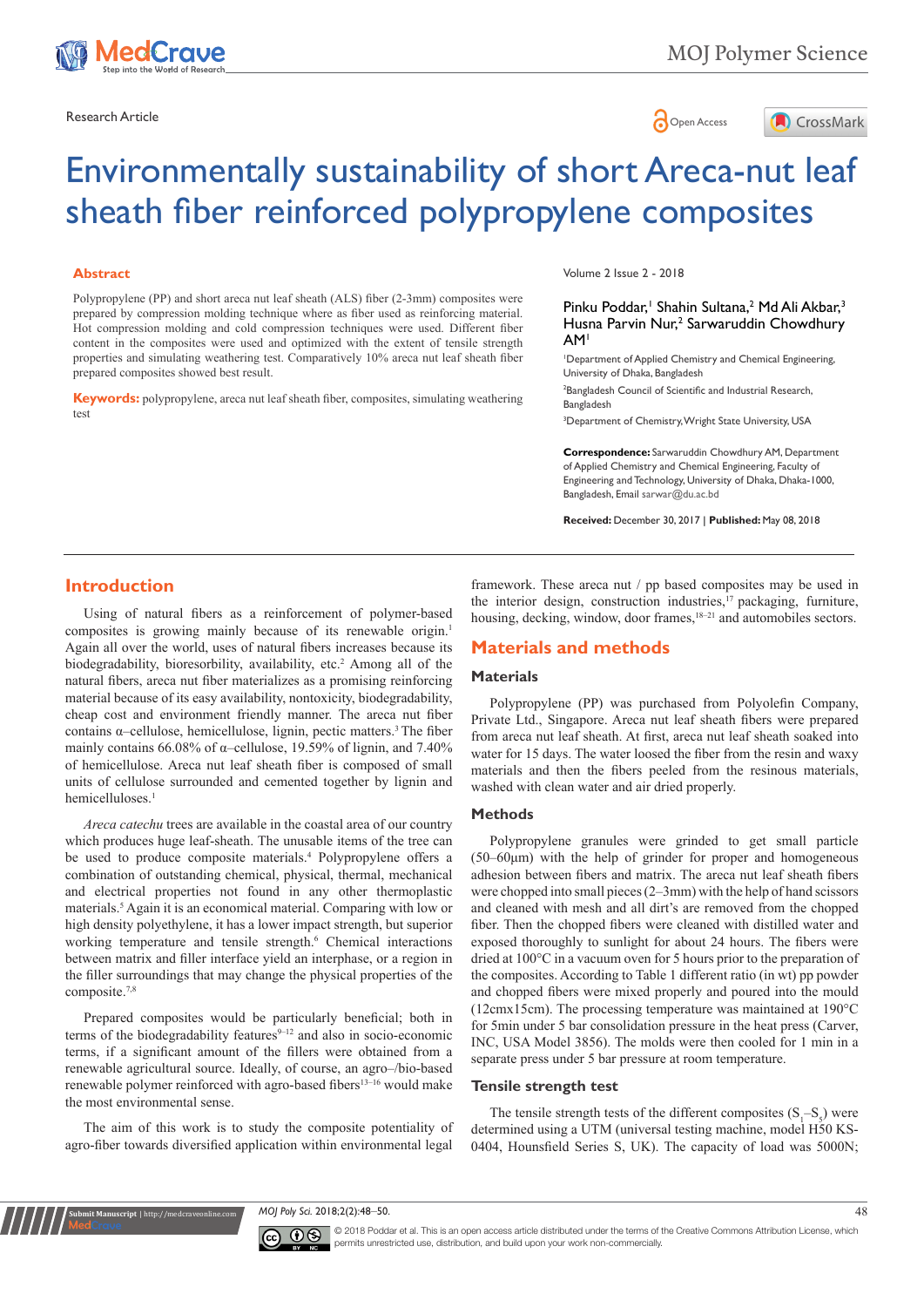efficiency was within  $\pm 1\%$ . The crosshead speed was 10 mm/min and the gauge length was 20mm. The Tensile strength properties were carried out according to DIN 53455 standards methods (Figure 1).



**Figure 1** Tensile strength (MPa) of different composites.

|  |  |  |  |  |  | Table I Shows the different samples of Polypropylene & fiber |  |
|--|--|--|--|--|--|--------------------------------------------------------------|--|
|--|--|--|--|--|--|--------------------------------------------------------------|--|

| <b>Samples</b> | % of Polypropylene<br>(wt) | % of Fiber<br>(wt) |
|----------------|----------------------------|--------------------|
| S,             | 95                         | 5                  |
| S <sub>2</sub> | 90                         | 10                 |
| $S_3$          | 85                         | 15                 |
| S <sub>4</sub> | 80                         | 20                 |
| S,             | 75                         | 25                 |

#### **Simulating weathering testing**

Simulating weathering test of the composites was determined by Accelerated Weathering Tester (model Q-UV, the Q-Panel Company, USA). The temperature during the treatment varied between 65±2°C (sunlight) and 45±2°C (condensation) through alternating cycles of 4 h sunlight and 2 h condensation for a period of about 100 h. After weathering treatment, tensile strength of the composites was carried out.

## **Results and discussion**

### **Tensile strength property**

The composite samples were cut into desired size. Mechanical property such as tensile strength was measured. According to Table 2 and Figure 1, the highest tensile strength value observed for  $S<sub>2</sub>$ samples and the value is 28.7 MPa. For the samples of  $S_3$ ,  $S_4$ ,  $S_5$  tensile strength values are gradually abated.<sup>1</sup>

#### **Simulated weathering testing of the composites**

Tensile strength of the different formulations of composites was degraded with the passing of time using simulating weather testing machine and it was shown in Figure 2. But it was found that after 100 h, the degradation rate of  $S_2$  formulation was lowest (8.71%) whereas it was 18.11%, 14.83%, 19.42% and 22.08% for  $S_1$ ,  $S_3$ ,  $S_4$ and  $S_5$  formulation respectively. So,  $S_2$  formulated composite is more sustainable than other formulated composites due to highly adhesion between fibers and matrix.



**Figure 2** Tensile Strength of the composites after weathering treatment in simulated weathering testing machine for different formulations against time (up to 100h).

**Table 2** Shows the samples of Tensile Strength

| <b>Samples</b>                       | Tensile strength (MPa) |
|--------------------------------------|------------------------|
| S,                                   | 25.4                   |
| $S_{2}$                              | 28.7                   |
| $S_3$                                | 26.3                   |
| $\mathsf{S}_{\scriptscriptstyle{4}}$ | 24.2                   |
| S,                                   | 23.1                   |

## **Conclusion**

Polypropylene and areca nut leaf sheath short fibers reinforced composites were prepared by compression molding. Fibers content in the composites were optimized.  $S<sub>z</sub>$  formulated (10% fiber content) composite showed higher tensile strength. Simulated weathering testing supported the TS result that lower and higher than 10% of fiber content in the composites: degradation rate was comparatively higher due to poor fiber-matrix adhesion. Enduring capacity of optimized composite  $(S_2)$  was higher. Using this optimized composite finished product will be able to sustain long time in the environment.

## **Acknowledgements**

Specially thank to UGC (University Grants Commission) Bangladesh for providing financial support in this research work [Grant no. 6(76)/BMK/RSP/BPro/Chemistry (1)/2015/744].

#### **Conflicts of interest**

The author declares no conflicts.

#### **References**

- 1. Pinku Poddar, Muhammad Saiful Islam, Shahin Sultana, et al. Mechanical and Thermal Properties of Short Arecanut Leaf Sheath Fiber Reinforced Polypropylene Composites: TGA, DSC and SEM Analysis. *J Material Sci Eng*. 2016;5:5.
- 2. [Dey K, Khan RA, Chowdhury AMS. Fabrication and mechanical](https://www.tandfonline.com/doi/abs/10.1080/03602559.2010.551390)  [characterization of calcium alginate fiber reinforced polyvinyl alcohol](https://www.tandfonline.com/doi/abs/10.1080/03602559.2010.551390)  based composites. *[J Poly Plast Tech and Eng](https://www.tandfonline.com/doi/abs/10.1080/03602559.2010.551390).* 2011;50(7):698-704.
- 3. [Rajan A, Kurup JG, Abraham TE. Biosoftening of arecanut fiber for value](https://www.sciencedirect.com/science/article/pii/S1369703X05001932)  added products. *J Biochem Eng.* [2005;25\(3\):237‒242.](https://www.sciencedirect.com/science/article/pii/S1369703X05001932)